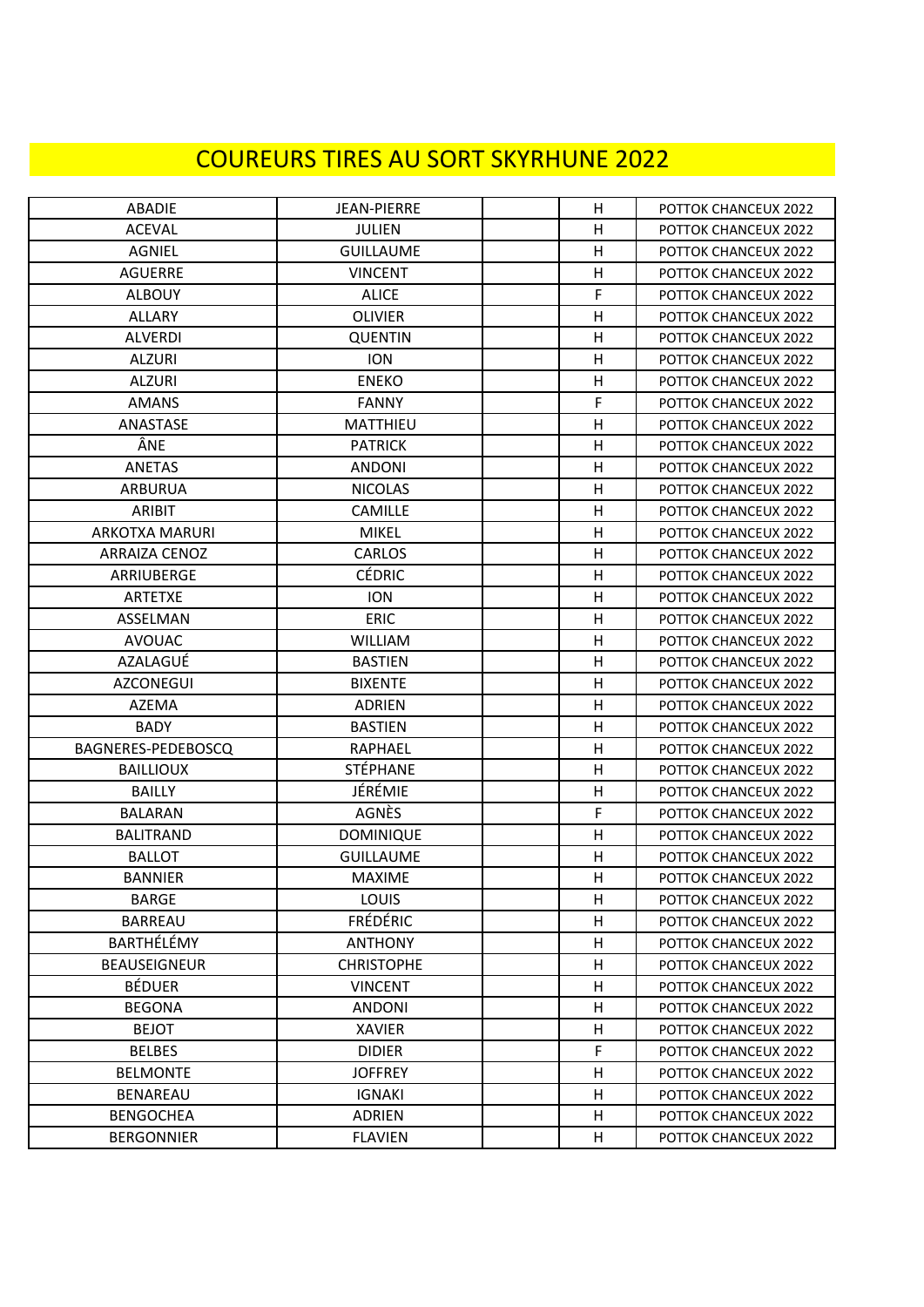| <b>BERNAT</b>      | <b>MICKAEL</b>    | H | POTTOK CHANCEUX 2022 |
|--------------------|-------------------|---|----------------------|
| <b>BERNETEAU</b>   | <b>DAN</b>        | H | POTTOK CHANCEUX 2022 |
| <b>BERTHELET</b>   | <b>AMAURY</b>     | н | POTTOK CHANCEUX 2022 |
| <b>BERTRAND</b>    | <b>DAVID</b>      | H | POTTOK CHANCEUX 2022 |
| <b>BESCOS</b>      | <b>CEDRIC</b>     | Η | POTTOK CHANCEUX 2022 |
| <b>BIGEAU</b>      | <b>DAVID</b>      | Η | POTTOK CHANCEUX 2022 |
| <b>BIVES</b>       | <b>GREGORY</b>    | Η | POTTOK CHANCEUX 2022 |
| <b>BOESSO</b>      | <b>FABIEN</b>     | н | POTTOK CHANCEUX 2022 |
| <b>BOISRAMÉ</b>    | HERVÉ             | H | POTTOK CHANCEUX 2022 |
| <b>BOISSET</b>     | <b>JEROME</b>     | н | POTTOK CHANCEUX 2022 |
| <b>BOISSET</b>     | <b>VANIA</b>      | F | POTTOK CHANCEUX 2022 |
| <b>BOISSONNADE</b> | SYLVAIN           | H | POTTOK CHANCEUX 2022 |
| <b>BORDANEIL</b>   | <b>BRUNO</b>      | H | POTTOK CHANCEUX 2022 |
| <b>BORIES</b>      | <b>BRICE</b>      | н | POTTOK CHANCEUX 2022 |
| <b>BORNAND</b>     | <b>ADRIEN</b>     | H | POTTOK CHANCEUX 2022 |
| <b>BOUCHERIE</b>   | JEAN-RENÉ         | H | POTTOK CHANCEUX 2022 |
| <b>BOUEDJA</b>     | SOUNIA            | F | POTTOK CHANCEUX 2022 |
| <b>BOUSQUET</b>    | SÉBASTIEN         | H | POTTOK CHANCEUX 2022 |
| <b>BOUTELIER</b>   | <b>DANIEL</b>     | Н | POTTOK CHANCEUX 2022 |
| <b>BOUTIN</b>      | <b>EMERIC</b>     | н | POTTOK CHANCEUX 2022 |
| <b>BOUVIER</b>     | <b>CYRIL</b>      | Η | POTTOK CHANCEUX 2022 |
| <b>BOUZAKRI</b>    | <b>KAMAL</b>      | Н | POTTOK CHANCEUX 2022 |
| <b>BRASSAT</b>     | ALEXANDRE         | Η | POTTOK CHANCEUX 2022 |
| <b>BRIANTAIS</b>   | <b>THIERRY</b>    | H | POTTOK CHANCEUX 2022 |
| <b>BRIECHLE</b>    | <b>JULES</b>      | Η | POTTOK CHANCEUX 2022 |
| <b>BRISSE</b>      | <b>AURELIEN</b>   | H | POTTOK CHANCEUX 2022 |
| <b>BRUNIER</b>     | <b>VINCENT</b>    | H | POTTOK CHANCEUX 2022 |
| <b>BURLAUD</b>     | <b>ANTONY</b>     | Η | POTTOK CHANCEUX 2022 |
| <b>BURON</b>       | RAPHAEL           | H | POTTOK CHANCEUX 2022 |
| <b>BUSSIERAS</b>   | <b>LAURENT</b>    | Η | POTTOK CHANCEUX 2022 |
| <b>CACHET</b>      | <b>NADJA</b>      | F | POTTOK CHANCEUX 2022 |
| CALVAYRAC          | <b>ADRIEN</b>     | H | POTTOK CHANCEUX 2022 |
| CAMACHO            | <b>JULIEN</b>     | H | POTTOK CHANCEUX 2022 |
| CAMARASA           | <b>ALBERT</b>     | н | POTTOK CHANCEUX 2022 |
| CAMGRAND           | <b>JEREMIE</b>    | н | POTTOK CHANCEUX 2022 |
| <b>CAMPION</b>     | RAPHAËL           | н | POTTOK CHANCEUX 2022 |
| CANDEBAT           | <b>RENAUD</b>     | н | POTTOK CHANCEUX 2022 |
| <b>CANTIN</b>      | <b>HYACINTHE</b>  | н | POTTOK CHANCEUX 2022 |
| <b>CANUT</b>       | <b>CHRISTOPHE</b> | н | POTTOK CHANCEUX 2022 |
| <b>CAPARICAS</b>   | PAULO             | H | POTTOK CHANCEUX 2022 |
| <b>CAPDEPON</b>    | <b>JONATHAN</b>   | H | POTTOK CHANCEUX 2022 |
| <b>CAPELLI</b>     | ALEXANDRE         | н | POTTOK CHANCEUX 2022 |
| <b>CARPY</b>       | <b>CHRISTOPHE</b> | Η | POTTOK CHANCEUX 2022 |
| <b>CARRERE</b>     | <b>MARC</b>       | н | POTTOK CHANCEUX 2022 |
| <b>CASET</b>       | <b>CEDRIC</b>     | н | POTTOK CHANCEUX 2022 |
| CASTANCHOA         | <b>MATTIN</b>     | Η | POTTOK CHANCEUX 2022 |
| <b>CASTELLS</b>    | <b>NICOLAS</b>    | Н | POTTOK CHANCEUX 2022 |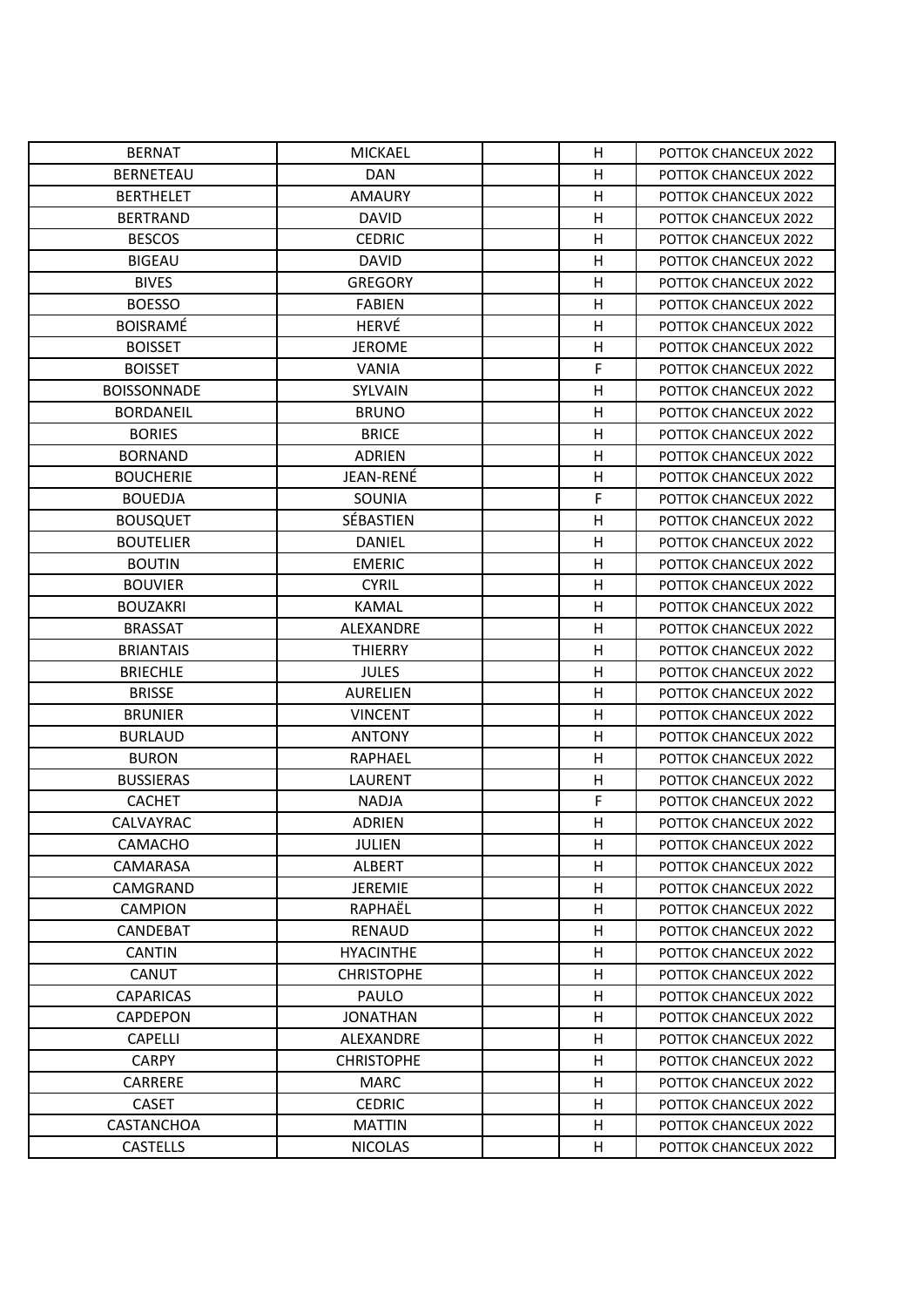| <b>CAZAUX</b>         | SAMUEL                | H                       | POTTOK CHANCEUX 2022 |
|-----------------------|-----------------------|-------------------------|----------------------|
| CAZAUX                | KÉVIN                 | Η                       | POTTOK CHANCEUX 2022 |
| CAZENAVE              | <b>FLORIAN</b>        | Η                       | POTTOK CHANCEUX 2022 |
| <b>CHAGHIL</b>        | <b>DRISS</b>          | $\overline{\mathsf{H}}$ | POTTOK CHANCEUX 2022 |
| <b>CHAGNEUX</b>       | <b>MAXIME</b>         | $\overline{\mathsf{H}}$ | POTTOK CHANCEUX 2022 |
| <b>CHARBONNEL</b>     | PIERRE ANTOINE        | Η                       | POTTOK CHANCEUX 2022 |
| <b>CHARLOT</b>        | <b>SOPHIE</b>         | F                       | POTTOK CHANCEUX 2022 |
| <b>CHARLOTTE</b>      | <b>LONGIS</b>         | F                       | POTTOK CHANCEUX 2022 |
| CHASSAGNARD           | MATTHIEU              | Η                       | POTTOK CHANCEUX 2022 |
| <b>CHAUVET</b>        | <b>ANTOINE</b>        | Η                       | POTTOK CHANCEUX 2022 |
| <b>CHEVRY</b>         | <b>THÉOPHILE</b>      | Η                       | POTTOK CHANCEUX 2022 |
| <b>CHICHE</b>         | <b>GREGOIRE</b>       | $\overline{\mathsf{H}}$ | POTTOK CHANCEUX 2022 |
| <b>CHIFFRE</b>        | <b>MARINE</b>         | F                       | POTTOK CHANCEUX 2022 |
| CHOU                  | <b>OLIVIER</b>        | Η                       | POTTOK CHANCEUX 2022 |
| <b>CHOULET</b>        | <b>OLIVIER</b>        | $\overline{\mathsf{H}}$ | POTTOK CHANCEUX 2022 |
| <b>CHRISTOPHE</b>     | <b>FOURNEL</b>        | H                       | POTTOK CHANCEUX 2022 |
| CLASSEAU              | LOUISE                | F                       | POTTOK CHANCEUX 2022 |
| <b>CLAUDE</b>         | VALENÇON              | H                       | POTTOK CHANCEUX 2022 |
| <b>CLAUSTRE</b>       | <b>CEDRIC</b>         | Н                       | POTTOK CHANCEUX 2022 |
| <b>CLAVE</b>          | <b>AGNES</b>          | F                       | POTTOK CHANCEUX 2022 |
| <b>CLERY</b>          | CAMILLE               | F                       | POTTOK CHANCEUX 2022 |
| COLOMBEL              | <b>ANTOINE</b>        | Н                       | POTTOK CHANCEUX 2022 |
| CORREDERA             | <b>YVON</b>           | Η                       | POTTOK CHANCEUX 2022 |
| <b>CORTINOVIS</b>     | <b>OLIVIER</b>        | H                       | POTTOK CHANCEUX 2022 |
| <b>COSTILLE</b>       | <b>BRUNO</b>          | Η                       | POTTOK CHANCEUX 2022 |
| <b>CUCHET</b>         | <b>CLÉMENT</b>        | Η                       | POTTOK CHANCEUX 2022 |
| <b>DA MOTA</b>        | <b>THIERRY</b>        | Η                       | POTTOK CHANCEUX 2022 |
| <b>DAMMAN</b>         | KÉVIN                 | Η                       | POTTOK CHANCEUX 2022 |
| <b>DAOULAS</b>        | <b>FRANÇOIS</b>       | Η                       | POTTOK CHANCEUX 2022 |
| <b>DASQUE</b>         | <b>JEAN-GUILLAUME</b> | $\overline{\mathsf{H}}$ | POTTOK CHANCEUX 2022 |
| <b>DAUJAT</b>         | <b>HUGO</b>           | Н                       | POTTOK CHANCEUX 2022 |
| <b>DAUTIGNY</b>       | <b>GONZAGUE</b>       | H                       | POTTOK CHANCEUX 2022 |
| <b>DAVID</b>          | LIONEL                | н                       | POTTOK CHANCEUX 2022 |
| <b>DAVID</b>          | <b>MARTINET</b>       | н                       | POTTOK CHANCEUX 2022 |
| <b>DAVIN BEAUDIER</b> | <b>CLORINDE</b>       | H                       | POTTOK CHANCEUX 2022 |
| DE BOUVILLE           | <b>EDOUARD</b>        | н                       | POTTOK CHANCEUX 2022 |
| DEL REGNO DE DIEGO    | <b>KATHIA</b>         | F                       | POTTOK CHANCEUX 2022 |
| DELBART               | <b>GREGORY</b>        | н                       | POTTOK CHANCEUX 2022 |
| <b>DELÉGLISE</b>      | <b>STÉPHANE</b>       | н                       | POTTOK CHANCEUX 2022 |
| <b>DELENCLOS</b>      | <b>LUDOVIC</b>        | Η                       | POTTOK CHANCEUX 2022 |
| <b>DELESPINE</b>      | <b>MARTIN</b>         | Η                       | POTTOK CHANCEUX 2022 |
| <b>DELGADO</b>        | <b>JAVIER</b>         | н                       | POTTOK CHANCEUX 2022 |
| <b>DEMARCQ</b>        | <b>YOAN</b>           | Η                       | POTTOK CHANCEUX 2022 |
| <b>DESCHAMPS</b>      | <b>LOIC</b>           | н                       | POTTOK CHANCEUX 2022 |
| <b>DESMIER</b>        | SYLVAIN               | н                       | POTTOK CHANCEUX 2022 |
| <b>DESSEAUX</b>       | <b>GUILLAUME</b>      | Η                       | POTTOK CHANCEUX 2022 |
| <b>DIEMER</b>         | <b>JULIEN</b>         | н                       | POTTOK CHANCEUX 2022 |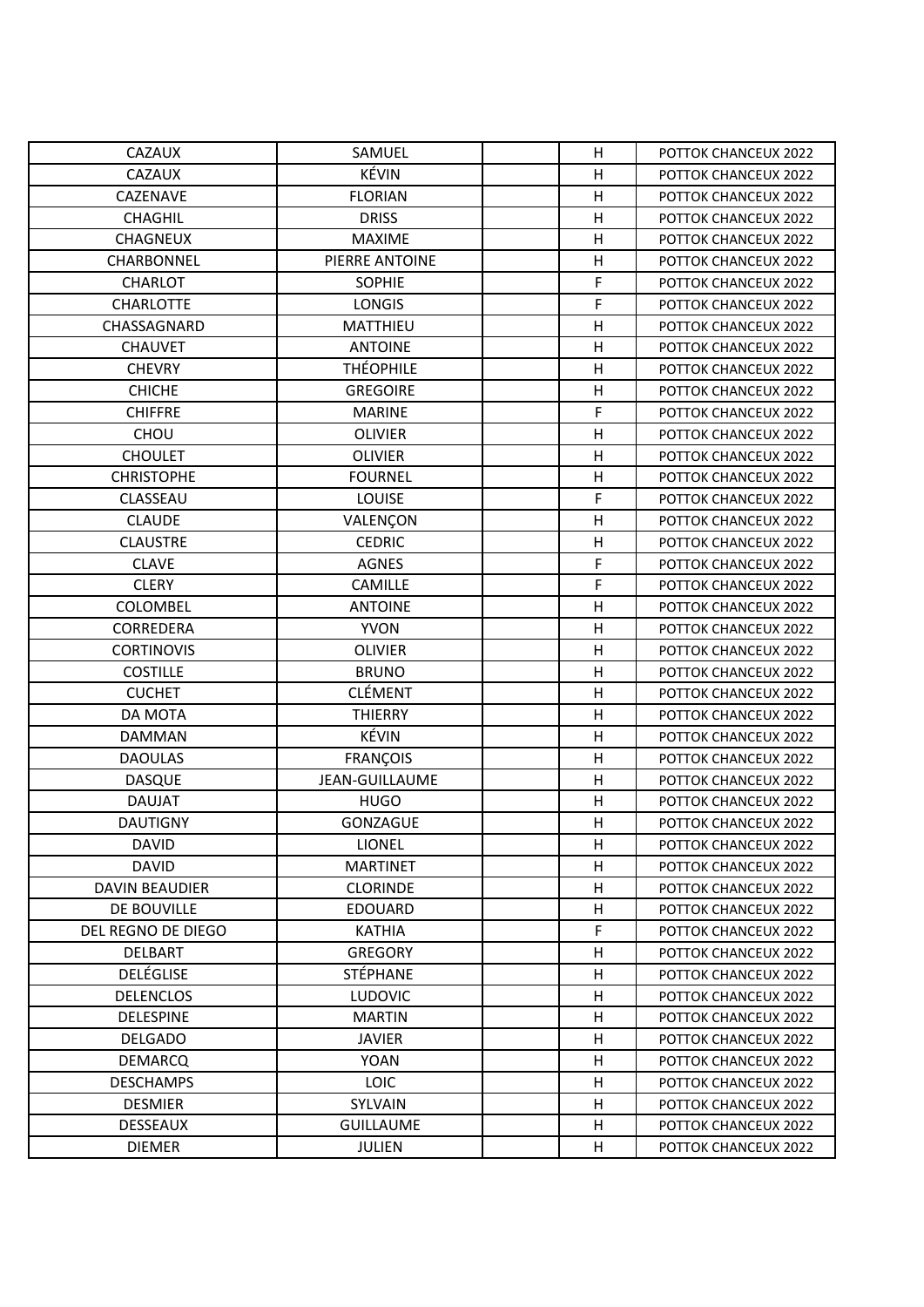| <b>DUBO</b>              | <b>ORLANE</b>          | F | POTTOK CHANCEUX 2022        |
|--------------------------|------------------------|---|-----------------------------|
| <b>DUCHESNE</b>          | <b>THIBAULT</b>        | Η | <b>POTTOK CHANCEUX 2022</b> |
| <b>DUCOURNEAU</b>        | <b>MATHIEU</b>         | Η | POTTOK CHANCEUX 2022        |
| <b>DUFRÉCHOU</b>         | <b>ALAIN</b>           | Η | POTTOK CHANCEUX 2022        |
| <b>DUHART</b>            | <b>CAROLE</b>          | F | <b>POTTOK CHANCEUX 2022</b> |
| <b>DUHOURQUET</b>        | <b>DAMIEN</b>          | Η | <b>POTTOK CHANCEUX 2022</b> |
| <b>DUPASSIEUX</b>        | <b>MELANIE</b>         | F | POTTOK CHANCEUX 2022        |
| <b>DUPONT</b>            | <b>JULIE</b>           | F | POTTOK CHANCEUX 2022        |
| <b>DUPRAT</b>            | <b>CEDRIC</b>          | Η | POTTOK CHANCEUX 2022        |
| <b>DUPUY</b>             | <b>CHARLES-ANTOINE</b> | Η | POTTOK CHANCEUX 2022        |
| <b>DURAND</b>            | <b>WILLIAM</b>         | Η | POTTOK CHANCEUX 2022        |
| <b>DURAND</b>            | <b>GERARD</b>          | H | <b>POTTOK CHANCEUX 2022</b> |
| <b>DURAND</b>            | <b>DAMIEN</b>          | Η | POTTOK CHANCEUX 2022        |
| <b>DURRITCAGUE</b>       | <b>CYRIL</b>           | н | POTTOK CHANCEUX 2022        |
| <b>ECHEVERRIA</b>        | <b>SIMON</b>           | Η | POTTOK CHANCEUX 2022        |
| <b>EDER</b>              | <b>TRISTAN</b>         | Η | <b>POTTOK CHANCEUX 2022</b> |
| <b>EIZAGUIRRE</b>        | <b>FELIPE</b>          | Η | POTTOK CHANCEUX 2022        |
| <b>ELISSALDE</b>         | <b>ALINE</b>           | F | POTTOK CHANCEUX 2022        |
| <b>ELLUL</b>             | SÉBASTIEN              | Η | <b>POTTOK CHANCEUX 2022</b> |
| <b>ELORTZA LARREA</b>    | <b>MANEX</b>           | Η | <b>POTTOK CHANCEUX 2022</b> |
| <b>ERIC</b>              | <b>LACOUTURE</b>       | Η | POTTOK CHANCEUX 2022        |
| <b>ESCAICH</b>           | <b>JOEL</b>            | Η | POTTOK CHANCEUX 2022        |
| <b>ESCUER</b>            | <b>LIONEL</b>          | Η | POTTOK CHANCEUX 2022        |
| <b>ESTEVES</b>           | <b>DAVID</b>           | Η | POTTOK CHANCEUX 2022        |
| <b>ETCHAMENDY</b>        | <b>OTXOA</b>           | н | POTTOK CHANCEUX 2022        |
| <b>ETXABE</b>            | <b>XABI</b>            | Η | POTTOK CHANCEUX 2022        |
| <b>ETXEBERRIA</b>        | <b>AITOR</b>           | Η | <b>POTTOK CHANCEUX 2022</b> |
| <b>EVRARD</b>            | <b>LAURENT</b>         | Η | POTTOK CHANCEUX 2022        |
| EYHERABIDE               | <b>MAITE</b>           | F | POTTOK CHANCEUX 2022        |
| <b>EZPELETA</b>          | <b>XANTI</b>           | Η | POTTOK CHANCEUX 2022        |
| <b>FABAS</b>             | <b>JUSTINE</b>         | F | POTTOK CHANCEUX 2022        |
| <b>FABBRI</b>            | <b>WILLIAM</b>         | н | POTTOK CHANCEUX 2022        |
| <b>FABRE</b>             | JÉRÉMY                 | Η | POTTOK CHANCEUX 2022        |
| <b>FAUCHER</b>           | JÉRÔME                 | н | <b>POTTOK CHANCEUX 2022</b> |
| <b>FENEUIL</b>           | <b>BRIEUC</b>          | Η | POTTOK CHANCEUX 2022        |
| <b>FERNANDEZ BARRADO</b> | ANE                    | F | POTTOK CHANCEUX 2022        |
| <b>FERRET</b>            | <b>SOPHIE</b>          | F | POTTOK CHANCEUX 2022        |
| <b>FLAYAC</b>            | <b>ADRIEN</b>          | н | POTTOK CHANCEUX 2022        |
| <b>FONTENEAU</b>         | <b>GAEL</b>            | н | POTTOK CHANCEUX 2022        |
| FOSSÉ                    | <b>JOHANN</b>          | Η | POTTOK CHANCEUX 2022        |
| <b>FOURMENT</b>          | <b>BORIS</b>           | н | POTTOK CHANCEUX 2022        |
| <b>FRAÏOLI</b>           | PIERRE-ALEXANDRE       | н | POTTOK CHANCEUX 2022        |
| <b>GABRIEL</b>           | SÉBASTIEN              | Η | POTTOK CHANCEUX 2022        |
| <b>GACHET</b>            | <b>ÉLODIE</b>          | F | POTTOK CHANCEUX 2022        |
| <b>GALLEGO</b>           | PIERRE-EMMANUEL        | н | POTTOK CHANCEUX 2022        |
| <b>GARCIA</b>            | <b>AURELIE</b>         | F | POTTOK CHANCEUX 2022        |
| <b>GARRETA</b>           | SÉBASTIEN              | н | POTTOK CHANCEUX 2022        |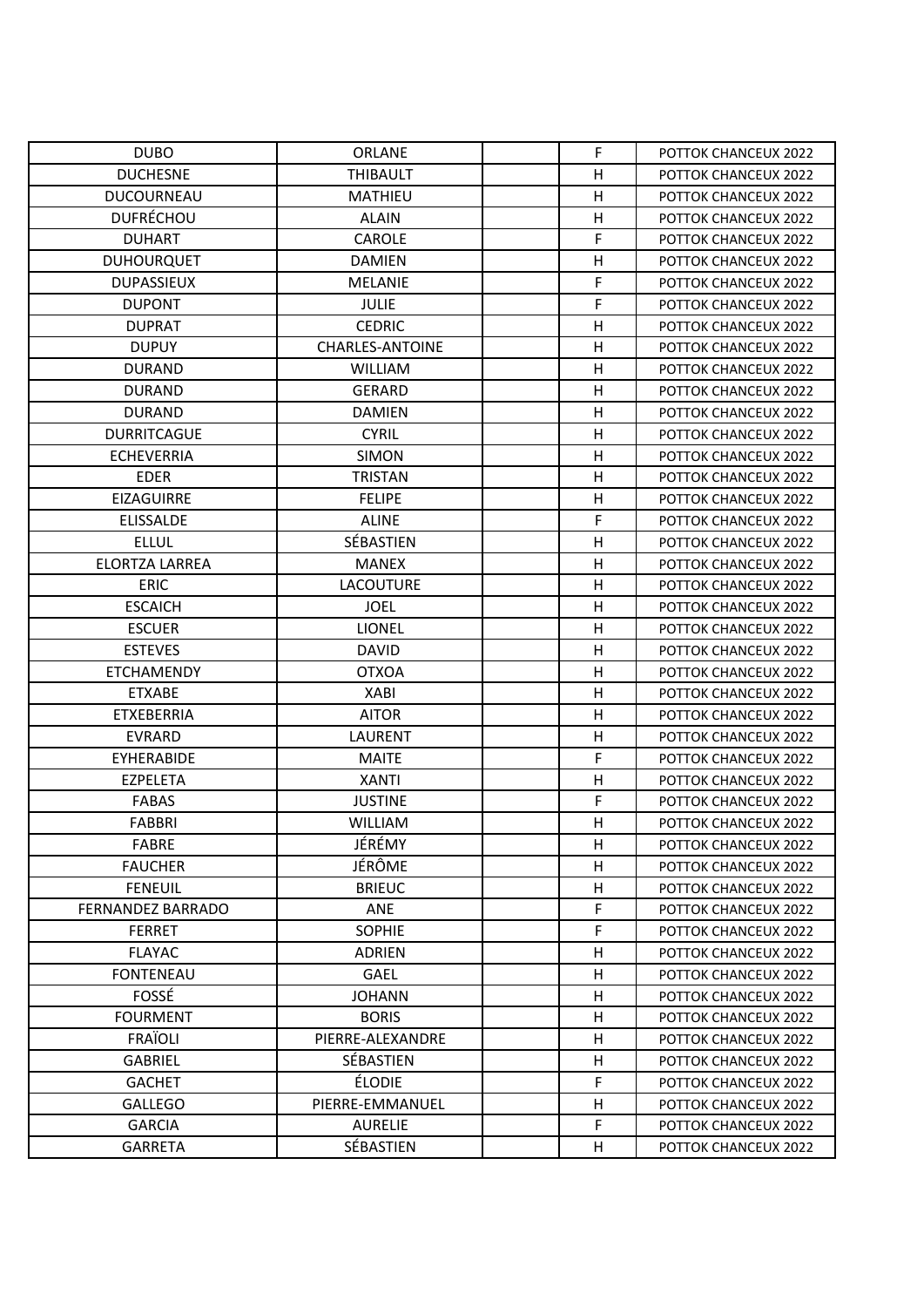| <b>GAUBERT</b>           | JÉRÉMY              | H            | POTTOK CHANCEUX 2022 |
|--------------------------|---------------------|--------------|----------------------|
| <b>GAUDAIS</b>           | <b>ANTHONY</b>      | H            | POTTOK CHANCEUX 2022 |
| <b>GAUTHERON</b>         | <b>DAVID</b>        | н            | POTTOK CHANCEUX 2022 |
| <b>GAUTHIER</b>          | <b>VINCENT</b>      | H            | POTTOK CHANCEUX 2022 |
| <b>GENTY</b>             | <b>TOM</b>          | Η            | POTTOK CHANCEUX 2022 |
| <b>GILABERT</b>          | <b>NICOLAS</b>      | Η            | POTTOK CHANCEUX 2022 |
| <b>GIRO</b>              | <b>JEREMY</b>       | Η            | POTTOK CHANCEUX 2022 |
| <b>GONZALEZ</b>          | <b>GILLES</b>       | н            | POTTOK CHANCEUX 2022 |
| <b>GREWEL</b>            | <b>OLIVIER</b>      | H            | POTTOK CHANCEUX 2022 |
| <b>GRIMAL</b>            | ALEXANDRE           | н            | POTTOK CHANCEUX 2022 |
| <b>GRYCAN-GERARD</b>     | <b>JEAN-CHARLES</b> | н            | POTTOK CHANCEUX 2022 |
| <b>GUERRERO</b>          | <b>LUDOVIC</b>      | H            | POTTOK CHANCEUX 2022 |
| <b>GUICHARD</b>          | SÉBASTIEN           | H            | POTTOK CHANCEUX 2022 |
| <b>GUICHARD</b>          | <b>FLORIAN</b>      | Η            | POTTOK CHANCEUX 2022 |
| <b>GUILHEMSAN</b>        | <b>NICOLAS</b>      | $\mathsf{H}$ | POTTOK CHANCEUX 2022 |
| <b>GUILLOUX</b>          | <b>TOM</b>          | Н            | POTTOK CHANCEUX 2022 |
| <b>HARMAND</b>           | <b>ALBAN</b>        | Η            | POTTOK CHANCEUX 2022 |
| <b>HAURE</b>             | <b>STEPHANE</b>     | Η            | POTTOK CHANCEUX 2022 |
| <b>HENROTTE</b>          | VALÈRE              | Н            | POTTOK CHANCEUX 2022 |
| <b>HERBAS</b>            | <b>CHRISTOPHE</b>   | Η            | POTTOK CHANCEUX 2022 |
| <b>HERLEM</b>            | MAÉVA               | F            | POTTOK CHANCEUX 2022 |
| <b>HERRY</b>             | <b>MORGAN</b>       | Н            | POTTOK CHANCEUX 2022 |
| <b>HODENCQ</b>           | SEBASTIEN           | Η            | POTTOK CHANCEUX 2022 |
| <b>HOFFMANN</b>          | <b>MANON</b>        | F            | POTTOK CHANCEUX 2022 |
| <b>HOURDEBAIGTS</b>      | <b>SYLVIE</b>       | F            | POTTOK CHANCEUX 2022 |
| <b>HUET</b>              | <b>ALEXIS</b>       | H            | POTTOK CHANCEUX 2022 |
| <b>HUGUET</b>            | <b>NICOLAS</b>      | H            | POTTOK CHANCEUX 2022 |
| <b>IBARBURU</b>          | <b>BRUNO</b>        | Η            | POTTOK CHANCEUX 2022 |
| <b>ICHE</b>              | LOUIS               | H            | POTTOK CHANCEUX 2022 |
| <b>IGLISIAS</b>          | HERVÉ               | Η            | POTTOK CHANCEUX 2022 |
| <b>INCAMPS</b>           | <b>GUILLAUME</b>    | Η            | POTTOK CHANCEUX 2022 |
| <b>IRAZOQUI</b>          | <b>ANDONY</b>       | H            | POTTOK CHANCEUX 2022 |
| <b>JAGUIN</b>            | ERWAN               | H            | POTTOK CHANCEUX 2022 |
| <b>JAUBART</b>           | <b>REGIS</b>        | н            | POTTOK CHANCEUX 2022 |
| <b>JOB</b>               | <b>MARINE</b>       | F            | POTTOK CHANCEUX 2022 |
| <b>JOLY</b>              | <b>ANTOINE</b>      | Н            | POTTOK CHANCEUX 2022 |
| <b>JOUBERT</b>           | <b>JONATHAN</b>     | Η            | POTTOK CHANCEUX 2022 |
| <b>JOUILLAT</b>          | <b>MARTIAL</b>      | H            | POTTOK CHANCEUX 2022 |
| <b>JOUSSAIN</b>          | <b>FRANÇOIS</b>     | н            | POTTOK CHANCEUX 2022 |
| <b>JULIEN LAFERRIERE</b> | <b>VINCENT</b>      | Η            | POTTOK CHANCEUX 2022 |
| <b>JUNQUAS</b>           | <b>JEREMY</b>       | H            | POTTOK CHANCEUX 2022 |
| <b>KADDOUR</b>           | <b>BENOIT</b>       | н            | POTTOK CHANCEUX 2022 |
| LABASTIE                 | <b>ROMAIN</b>       | Η            | POTTOK CHANCEUX 2022 |
| LABRUNE                  | <b>DAVID</b>        | Н            | POTTOK CHANCEUX 2022 |
| LACAN                    | <b>NICOLAS</b>      | н            | POTTOK CHANCEUX 2022 |
| LACOMBE                  | <b>OLIVIER</b>      | Η            | POTTOK CHANCEUX 2022 |
| LAGACHE                  | MATHIEU             | Н            | POTTOK CHANCEUX 2022 |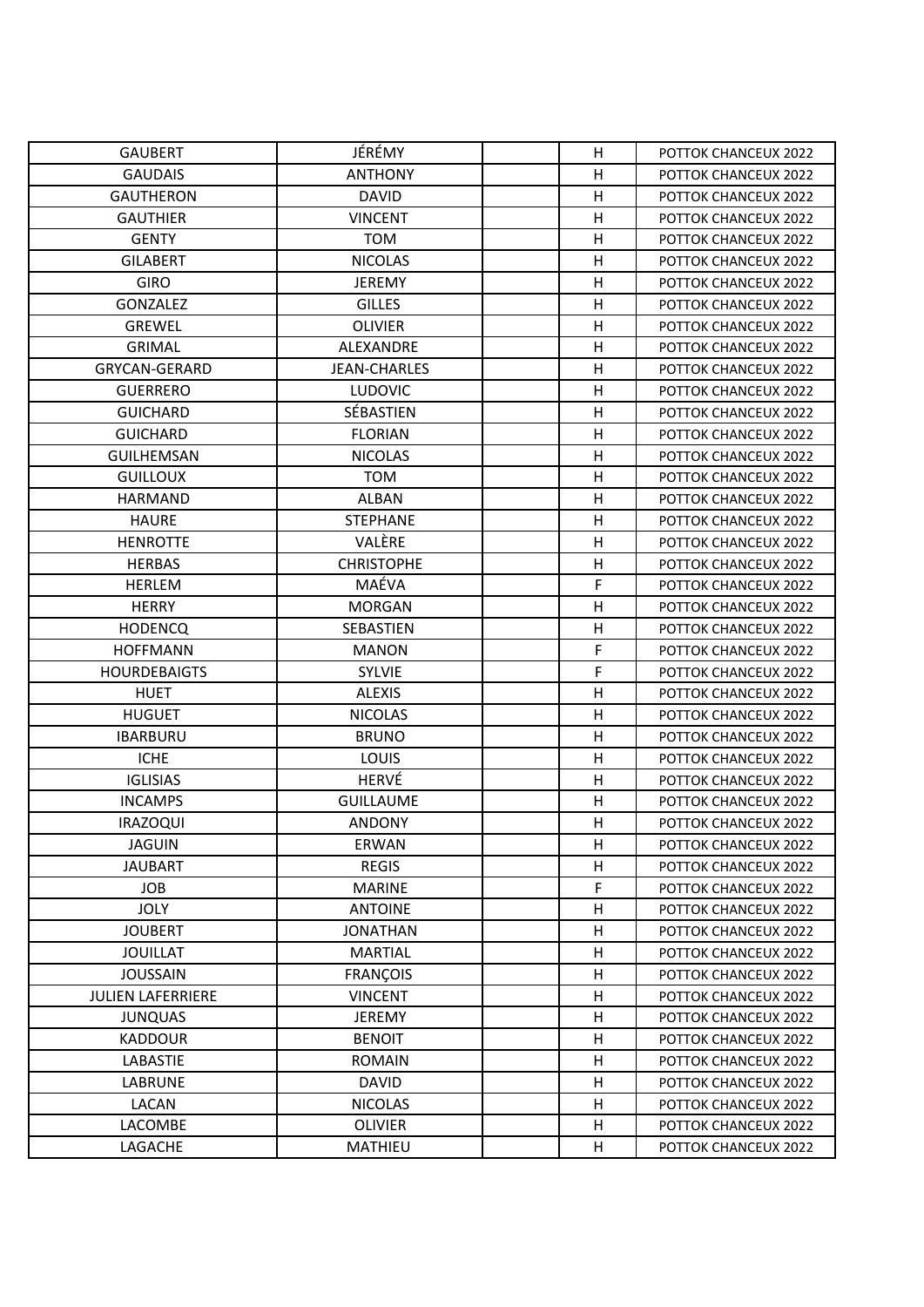| LAGARDE                | <b>YANN</b>         | н | POTTOK CHANCEUX 2022 |
|------------------------|---------------------|---|----------------------|
| LAGLEYSE               | <b>EMMANUEL</b>     | Η | POTTOK CHANCEUX 2022 |
| <b>LAHITETTE</b>       | <b>FLORIAN</b>      | Η | POTTOK CHANCEUX 2022 |
| LAMOLÈRE               | VALENTIN            | Η | POTTOK CHANCEUX 2022 |
| LANARDONNE             | <b>DAMIEN</b>       | Η | POTTOK CHANCEUX 2022 |
| <b>LARRONDE</b>        | <b>MICHEL</b>       | н | POTTOK CHANCEUX 2022 |
| LARRONDE               | <b>ANTTON</b>       | H | POTTOK CHANCEUX 2022 |
| LARROQUET              | <b>FABIEN</b>       | H | POTTOK CHANCEUX 2022 |
| LARROUDÉ               | <b>MAPIE</b>        | F | POTTOK CHANCEUX 2022 |
| <b>LARROUTIS</b>       | LAURENT             | Η | POTTOK CHANCEUX 2022 |
| <b>LARROUY</b>         | <b>PHILIPPE</b>     | H | POTTOK CHANCEUX 2022 |
| <b>LATOUR</b>          | <b>PIERRE</b>       | Η | POTTOK CHANCEUX 2022 |
| <b>LAUGIER</b>         | <b>VINCENT</b>      | H | POTTOK CHANCEUX 2022 |
| LAURENT                | <b>MATHIAS</b>      | Η | POTTOK CHANCEUX 2022 |
| <b>LAURENT</b>         | <b>FREDERIC</b>     | Η | POTTOK CHANCEUX 2022 |
| LAURENT                | <b>NICOLAS</b>      | H | POTTOK CHANCEUX 2022 |
| LE FLECH               | <b>GHISLAIN</b>     | Η | POTTOK CHANCEUX 2022 |
| LE FRANC               | <b>PIERRE</b>       | F | POTTOK CHANCEUX 2022 |
| LE GARREC              | <b>MARIO</b>        | Н | POTTOK CHANCEUX 2022 |
| <b>LEBOUCHER</b>       | <b>KEVIN</b>        | н | POTTOK CHANCEUX 2022 |
| LEDUN                  | <b>JEAN-GABRIEL</b> | H | POTTOK CHANCEUX 2022 |
| LÉGLISE                | <b>JULIEN</b>       | Н | POTTOK CHANCEUX 2022 |
| <b>LEMERCIER</b>       | <b>DAMIEN</b>       | Η | POTTOK CHANCEUX 2022 |
| <b>LEROUX</b>          | <b>ANTHONY</b>      | Η | POTTOK CHANCEUX 2022 |
| LESCARRET              | <b>FLORENT</b>      | Η | POTTOK CHANCEUX 2022 |
| <b>LESGOURGUES</b>     | MATTHIEU            | Η | POTTOK CHANCEUX 2022 |
| LEYMARIE               | <b>CHRISTOPHE</b>   | Η | POTTOK CHANCEUX 2022 |
| <b>LIZANO</b>          | PIERRE              | Η | POTTOK CHANCEUX 2022 |
| LÓPEZ DE IPIÑA         | <b>JOSU</b>         | Η | POTTOK CHANCEUX 2022 |
| <b>LOPEZ MANTEROLA</b> | <b>TXOMIN</b>       | Η | POTTOK CHANCEUX 2022 |
| <b>LOUBERE</b>         | <b>WILFRIED</b>     | Η | POTTOK CHANCEUX 2022 |
| <b>LOUPS</b>           | JÉRÔME              | H | POTTOK CHANCEUX 2022 |
| LOUSTAU                | <b>MAXIME</b>       | н | POTTOK CHANCEUX 2022 |
| <b>LOZE</b>            | <b>DIDIER</b>       | н | POTTOK CHANCEUX 2022 |
| LUBERRIAGA             | PHILIPPE            | H | POTTOK CHANCEUX 2022 |
| <b>MACIAS CIPRIAIN</b> | IÑIGO               | н | POTTOK CHANCEUX 2022 |
| MAILHÉ                 | <b>ANNE SOPHIE</b>  | F | POTTOK CHANCEUX 2022 |
| <b>MALO</b>            | LAURENT             | н | POTTOK CHANCEUX 2022 |
| <b>MANAUT</b>          | VÉRONIQUE           | F | POTTOK CHANCEUX 2022 |
| <b>MANSUY</b>          | <b>LAURENT</b>      | Η | POTTOK CHANCEUX 2022 |
| <b>MARC</b>            | <b>SOUNES</b>       | Η | POTTOK CHANCEUX 2022 |
| <b>MARCEL</b>          | <b>JEAN-CHARLES</b> | н | POTTOK CHANCEUX 2022 |
| <b>MARCHAPT</b>        | LAURE               | F | POTTOK CHANCEUX 2022 |
| <b>MARDIROSSIAN</b>    | SÉVANE              | Η | POTTOK CHANCEUX 2022 |
| <b>MARIE</b>           | PIERRE-ALAIN        | н | POTTOK CHANCEUX 2022 |
| MARIÑO TORRADO         | <b>REBECA</b>       | F | POTTOK CHANCEUX 2022 |
| <b>MARTIN</b>          | ARNAUD              | н | POTTOK CHANCEUX 2022 |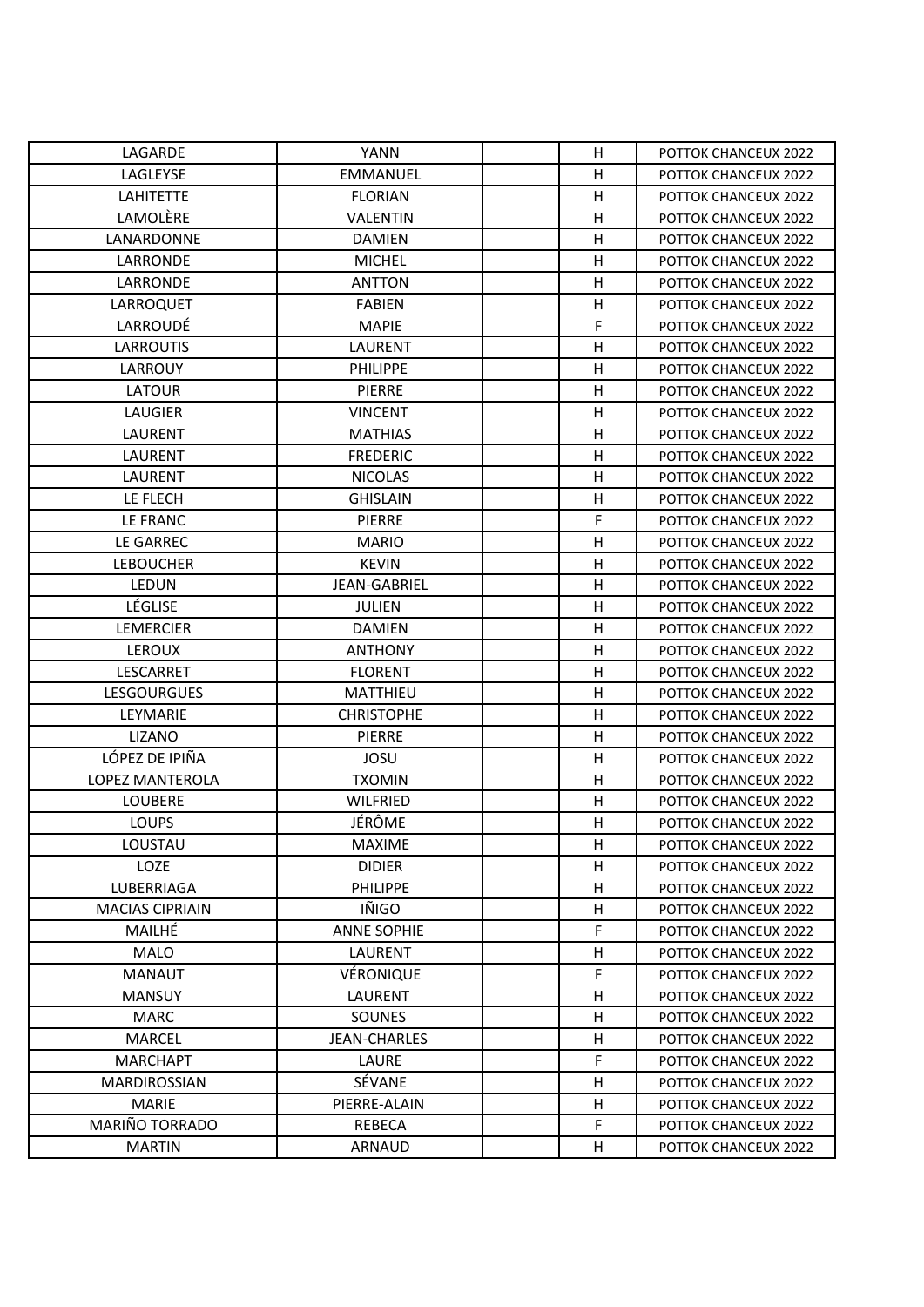| <b>MARTINEZ</b>      | JÉRÔME           | H            | POTTOK CHANCEUX 2022 |
|----------------------|------------------|--------------|----------------------|
| <b>MARTINEZ</b>      | <b>OLIVIER</b>   | Η            | POTTOK CHANCEUX 2022 |
| <b>MASSAT</b>        | <b>DANIEL</b>    | н            | POTTOK CHANCEUX 2022 |
| <b>MATHIUE</b>       | <b>PARENTI</b>   | H            | POTTOK CHANCEUX 2022 |
| <b>MATHON</b>        | <b>GEOFFREY</b>  | Η            | POTTOK CHANCEUX 2022 |
| <b>MATTHIEU</b>      | <b>POGUT</b>     | Η            | POTTOK CHANCEUX 2022 |
| <b>MAUDUIT</b>       | ROMUALD          | Η            | POTTOK CHANCEUX 2022 |
| <b>MAULEON</b>       | <b>AXIER</b>     | н            | POTTOK CHANCEUX 2022 |
| <b>MAZEAS</b>        | ALEXANDRE        | Η            | POTTOK CHANCEUX 2022 |
| <b>MAZIERE</b>       | <b>ETIENNE</b>   | н            | POTTOK CHANCEUX 2022 |
| <b>MENANT</b>        | <b>CHARLES</b>   | н            | POTTOK CHANCEUX 2022 |
| <b>MEYER</b>         | <b>GEOFFREY</b>  | H            | POTTOK CHANCEUX 2022 |
| <b>MEYNIEU</b>       | PIERRE-EMMANUEL  | H            | POTTOK CHANCEUX 2022 |
| <b>MEYNSAN</b>       | JÉRÔME           | Η            | POTTOK CHANCEUX 2022 |
| <b>MIALOCQ</b>       | <b>PIERRE</b>    | $\mathsf{H}$ | POTTOK CHANCEUX 2022 |
| <b>MICHON</b>        | <b>KEVIN</b>     | Η            | POTTOK CHANCEUX 2022 |
| <b>MICKAEL</b>       | <b>MICKAEL</b>   | Η            | POTTOK CHANCEUX 2022 |
| <b>MIHURA</b>        | GABI             | Η            | POTTOK CHANCEUX 2022 |
| MILIERE              | <b>MURIELLE</b>  | F            | POTTOK CHANCEUX 2022 |
| <b>MILLOT</b>        | <b>ADRIEN</b>    | Η            | POTTOK CHANCEUX 2022 |
| <b>MIOULET</b>       | <b>STÉPHANE</b>  | Η            | POTTOK CHANCEUX 2022 |
| MIQUELESTORENA       | <b>MATTHIEU</b>  | Н            | POTTOK CHANCEUX 2022 |
| MONNEREAU            | <b>FLORIAN</b>   | Η            | POTTOK CHANCEUX 2022 |
| <b>MONTELS</b>       | <b>CAMILLE</b>   | F            | POTTOK CHANCEUX 2022 |
| <b>MOREAU</b>        | <b>CHARLES</b>   | Η            | POTTOK CHANCEUX 2022 |
| <b>MOREAU</b>        | <b>MAXIME</b>    | H            | POTTOK CHANCEUX 2022 |
| <b>MOUILLARD</b>     | JÉRÔME           | H            | POTTOK CHANCEUX 2022 |
| <b>MOUNOLOU</b>      | <b>FLORIAN</b>   | Η            | POTTOK CHANCEUX 2022 |
| MOUTINHO DE CARVALHO | <b>CASIMIRO</b>  | $\mathsf{H}$ | POTTOK CHANCEUX 2022 |
| <b>MYRIAM</b>        | LACAVE-BOUCHE    | F            | POTTOK CHANCEUX 2022 |
| <b>NALET</b>         | <b>GREGOIRE</b>  | Η            | POTTOK CHANCEUX 2022 |
| <b>NEURY</b>         | <b>ALEXANDRE</b> | Η            | POTTOK CHANCEUX 2022 |
| <b>NOBLET</b>        | JULIEN           | H            | POTTOK CHANCEUX 2022 |
| <b>OCHOA URRIZA</b>  | <b>MIGUEL</b>    | н            | POTTOK CHANCEUX 2022 |
| <b>OIHAN</b>         | <b>BRIÈRE</b>    | Н            | POTTOK CHANCEUX 2022 |
| <b>ORKOLAGA</b>      | <b>MARTIN</b>    | Н            | POTTOK CHANCEUX 2022 |
| ORTIZ                | <b>FRANÇOIS</b>  | Η            | POTTOK CHANCEUX 2022 |
| <b>OUGIER</b>        | LAURENT          | H            | POTTOK CHANCEUX 2022 |
| <b>OUGIER</b>        | <b>JORIS</b>     | н            | POTTOK CHANCEUX 2022 |
| <b>PECATTE</b>       | <b>ALICE</b>     | $\mathsf F$  | POTTOK CHANCEUX 2022 |
| PECONDON             | <b>OLIVIER</b>   | H            | POTTOK CHANCEUX 2022 |
| PEIXOTO              | PAUL             | н            | POTTOK CHANCEUX 2022 |
| PELLISSIER           | <b>THIBAULT</b>  | Η            | POTTOK CHANCEUX 2022 |
| <b>PEREZ</b>         | LAURENT          | Η            | POTTOK CHANCEUX 2022 |
| PEREZ                | <b>JAVIER</b>    | н            | POTTOK CHANCEUX 2022 |
| PERRIER              | <b>NICOLAS</b>   | Η            | POTTOK CHANCEUX 2022 |
| <b>PERSO</b>         | <b>DADO</b>      | Н            | POTTOK CHANCEUX 2022 |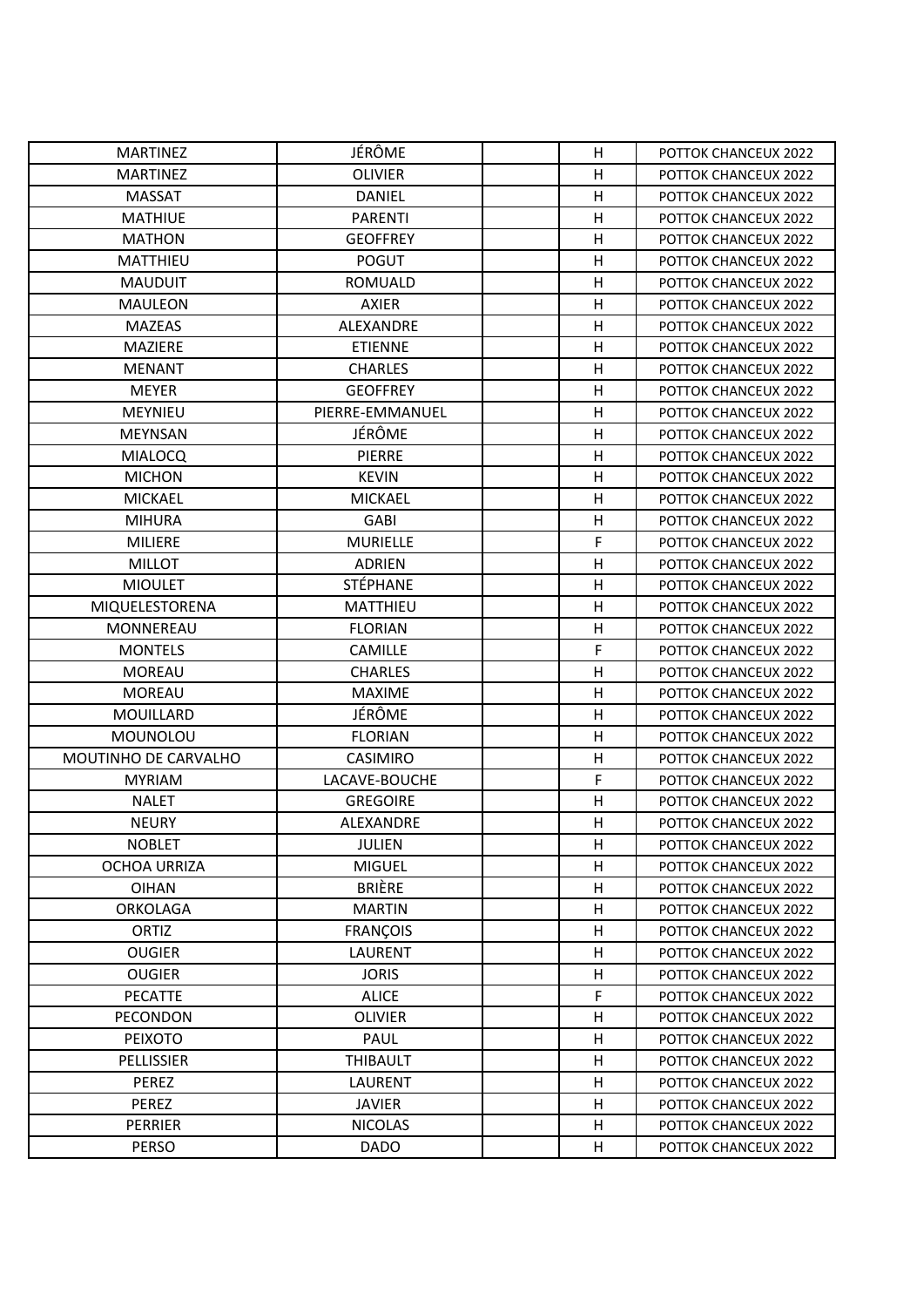| <b>PETIT</b>        | SYLVAIN           | H            | POTTOK CHANCEUX 2022 |
|---------------------|-------------------|--------------|----------------------|
| <b>PETTON</b>       | <b>FLORENT</b>    | H            | POTTOK CHANCEUX 2022 |
| <b>PEYTAVIN</b>     | <b>NICOLAS</b>    | Η            | POTTOK CHANCEUX 2022 |
| <b>PINEL</b>        | <b>MAXIME</b>     | H            | POTTOK CHANCEUX 2022 |
| <b>PIPO</b>         | <b>TEST</b>       | Η            | POTTOK CHANCEUX 2022 |
| <b>POINEAU</b>      | <b>FLORIAN</b>    | Η            | POTTOK CHANCEUX 2022 |
| POLYCARPE           | <b>CHRISTOPHE</b> | Η            | POTTOK CHANCEUX 2022 |
| <b>POMES</b>        | <b>FLORENT</b>    | н            | POTTOK CHANCEUX 2022 |
| <b>POURRIERE</b>    | PIERRE            | H            | POTTOK CHANCEUX 2022 |
| <b>POURTAU</b>      | MATHIEU           | H            | POTTOK CHANCEUX 2022 |
| POURTEAU            | <b>NEIDDY</b>     | н            | POTTOK CHANCEUX 2022 |
| <b>PREVOT</b>       | <b>RÉGIS</b>      | H            | POTTOK CHANCEUX 2022 |
| <b>PROSPERI</b>     | <b>BASTIEN</b>    | H            | POTTOK CHANCEUX 2022 |
| <b>PUYO</b>         | <b>STÉPHANE</b>   | Η            | POTTOK CHANCEUX 2022 |
| <b>QUINET</b>       | <b>ALAIN</b>      | $\mathsf{H}$ | POTTOK CHANCEUX 2022 |
| <b>REBINGUET</b>    | <b>NADJA</b>      | F            | POTTOK CHANCEUX 2022 |
| <b>REVOIL</b>       | <b>STEVE</b>      | H            | POTTOK CHANCEUX 2022 |
| <b>REY</b>          | <b>STEEVE</b>     | Η            | POTTOK CHANCEUX 2022 |
| <b>RICAUD</b>       | <b>CLÉMENT</b>    | F            | POTTOK CHANCEUX 2022 |
| <b>RICAUD</b>       | <b>JULIEN</b>     | Η            | POTTOK CHANCEUX 2022 |
| <b>RIGAL</b>        | <b>LYDIE</b>      | F            | POTTOK CHANCEUX 2022 |
| <b>RIVET</b>        | <b>PATRICK</b>    | Н            | POTTOK CHANCEUX 2022 |
| <b>ROIG</b>         | <b>EMILE</b>      | Η            | POTTOK CHANCEUX 2022 |
| <b>ROJO</b>         | <b>FABRICE</b>    | H            | POTTOK CHANCEUX 2022 |
| RONCAL VÁZQUEZ      | ANDRÉS            | Η            | POTTOK CHANCEUX 2022 |
| <b>ROUART</b>       | <b>XAVIER</b>     | H            | POTTOK CHANCEUX 2022 |
| <b>ROUBIEU</b>      | <b>FRANCK</b>     | H            | POTTOK CHANCEUX 2022 |
| <b>SABAROTS</b>     | <b>THEO</b>       | Η            | POTTOK CHANCEUX 2022 |
| SAEZ DE IBARRA OCIO | <b>DAVID</b>      | H            | POTTOK CHANCEUX 2022 |
| SALAÜN              | <b>YANNICK</b>    | Η            | POTTOK CHANCEUX 2022 |
| <b>SALES</b>        | LOÏC              | Η            | POTTOK CHANCEUX 2022 |
| SALLABERRY          | <b>PHILIPPE</b>   | Η            | POTTOK CHANCEUX 2022 |
| SALOMON             | JULIEN            | H            | POTTOK CHANCEUX 2022 |
| SAN MARTIN          | <b>DAMIEN</b>     | н            | POTTOK CHANCEUX 2022 |
| SARRALDE            | <b>JULIEN</b>     | F            | POTTOK CHANCEUX 2022 |
| <b>SATHICQ</b>      | <b>ANDONI</b>     | Н            | POTTOK CHANCEUX 2022 |
| SAURET              | <b>ROMAIN</b>     | н            | POTTOK CHANCEUX 2022 |
| <b>SAUTIER</b>      | <b>VINCENT</b>    | н            | POTTOK CHANCEUX 2022 |
| SAUVAGE             | <b>CHRISTOPHE</b> | н            | POTTOK CHANCEUX 2022 |
| SAYOUS-BOURDIEU     | <b>GUILLAUME</b>  | Η            | POTTOK CHANCEUX 2022 |
| <b>SCHOLLHAMMER</b> | <b>ROMAIN</b>     | H            | POTTOK CHANCEUX 2022 |
| <b>SEGUELAS</b>     | <b>BENJAMIN</b>   | н            | POTTOK CHANCEUX 2022 |
| <b>SENTOUT</b>      | <b>ALAIN</b>      | Η            | POTTOK CHANCEUX 2022 |
| <b>SENTUCQ</b>      | <b>QUENTIN</b>    | н            | POTTOK CHANCEUX 2022 |
| SERANO-GROCQ        | <b>AURELIEN</b>   | н            | POTTOK CHANCEUX 2022 |
| <b>SERGE</b>        | MERCADAL          | Η            | POTTOK CHANCEUX 2022 |
| SILLARD             | MARY              | F            | POTTOK CHANCEUX 2022 |